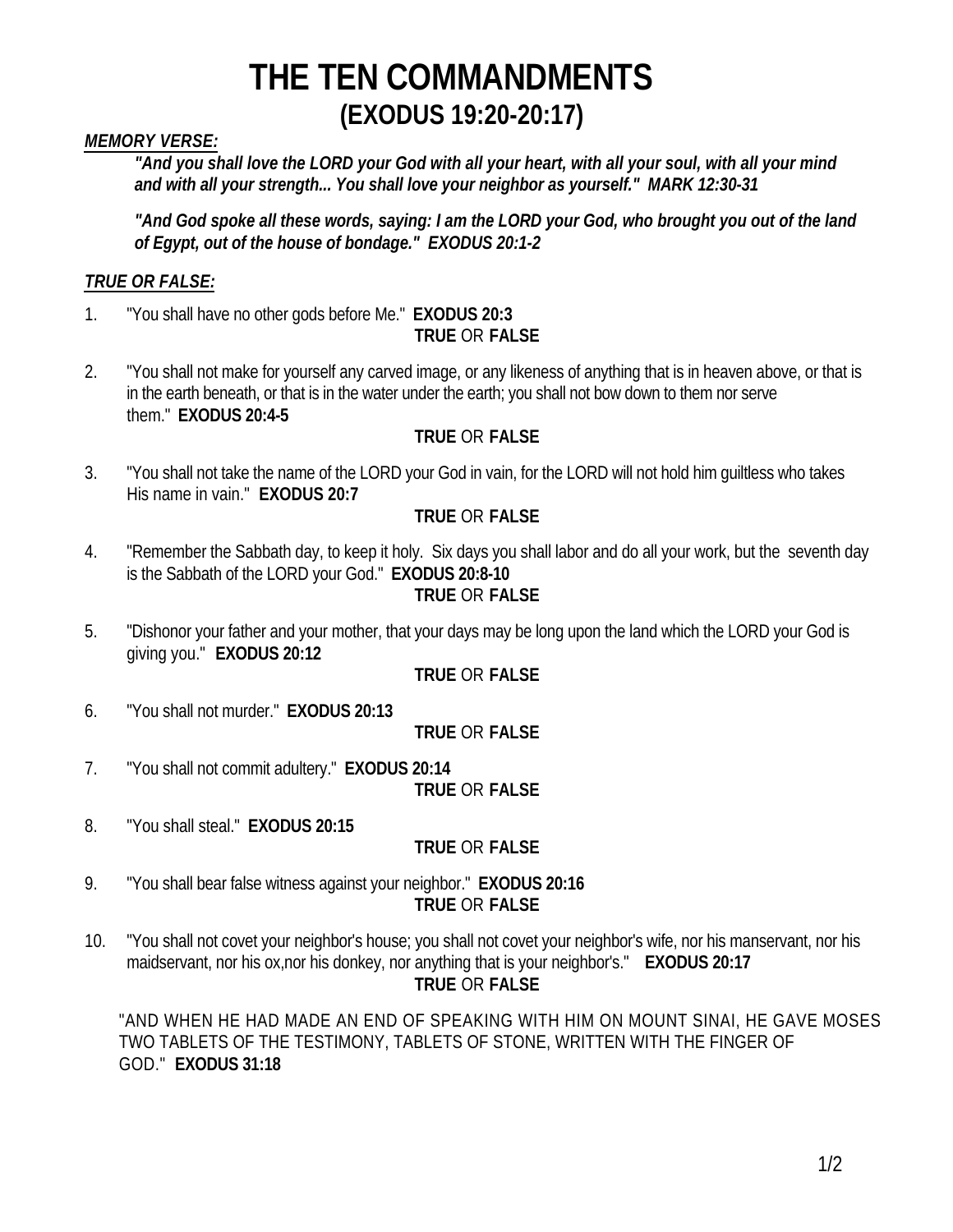# **THE TEN COMMANDMENTS (EXODUS 19:20-20:17)**

#### *MEMORY VERSE:*

*"And you shall love the LORD your God with all your heart, with all your soul, with all your mind and with all your strength... You shall love your neighbor as yourself."* **MARK 12:30-31**

*"And God spoke all these words, saying: I am the LORD your God, who brought you out of the land of Egypt, out of the house of bondage."* **EXODUS 20:1-2**

#### *FILL IN THE BLANKS:*

- 1. "You shall have \_\_\_\_\_\_\_ other gods before Me." **EXODUS 20:3**
- 2. "You shall not make for yourself any carved \_\_\_\_\_\_\_\_\_\_, or any likeness of anything that is in heaven above, or that is in the earth beneath, or that is in the water under the earth; you shall not bow down to them nor serve them." **EXODUS 20:4-5**
- 3. "You shall not take the \_\_\_\_\_\_\_\_\_\_\_\_\_\_ of the LORD your God in vain, for the LORD will not hold him quiltless who takes His name in vain." **EXODUS 20:7**
- 4. "Remember the \_\_\_\_\_\_\_\_\_\_\_\_\_\_\_\_\_ day, to keep it holy. Six days you shall labor and do all your work, but the seventh day is the Sabbath of the LORD your God." **EXODUS 20:8-10**
- 5. "\_\_\_\_\_\_\_\_\_\_\_\_\_ your father and your mother, that your days may be long upon the land which the LORD your God is giving you." **EXODUS 20:12**
- 6. "You shall not \_\_\_\_\_\_\_\_\_\_\_\_\_\_\_\_." **EXODUS 20:13**
- 7. "You shall not commit \_\_\_\_\_\_\_\_\_\_\_\_\_\_\_." **EXODUS 20:14**
- 8. "You shall not \_\_\_\_\_\_\_\_\_\_\_\_\_\_\_." **EXODUS 20:15**
- 9. "You shall not bear false \_\_\_\_\_\_\_\_\_\_\_\_\_\_\_\_\_ against your neighbor." **EXODUS 20:16**
- 10. "You shall not vour neighbor's house; you shall not covet your neighbor's wife, nor his manservant, nor his maidservant, nor his ox,nor his donkey, nor anything that is your neighbor's." **EXODUS 20:17**

#### *CIRCLE THE CORRECT WORDS:*

- 11. "And Moses said to the people, 'Do not fear; for God has come to (**ARREST**, **TEST**) you, and that His fear may be before you, so that you may not sin.' " **EXODUS 20:20**
- 12. "Then the LORD said to Moses, 'Thus you shall say to the children of Israel: "You have seen that I have talked with you from (**HEAVEN**, **EARTH**). " ' " **EXODUS 20:22**
- 13. "And when He had made an end of speaking with him on Mount Sinai, He gave Moses two (**ASPIRINS**, **TABLETS**) of the Testimony, tablets of stone, written with the finger of God." *EXODUS 31:18*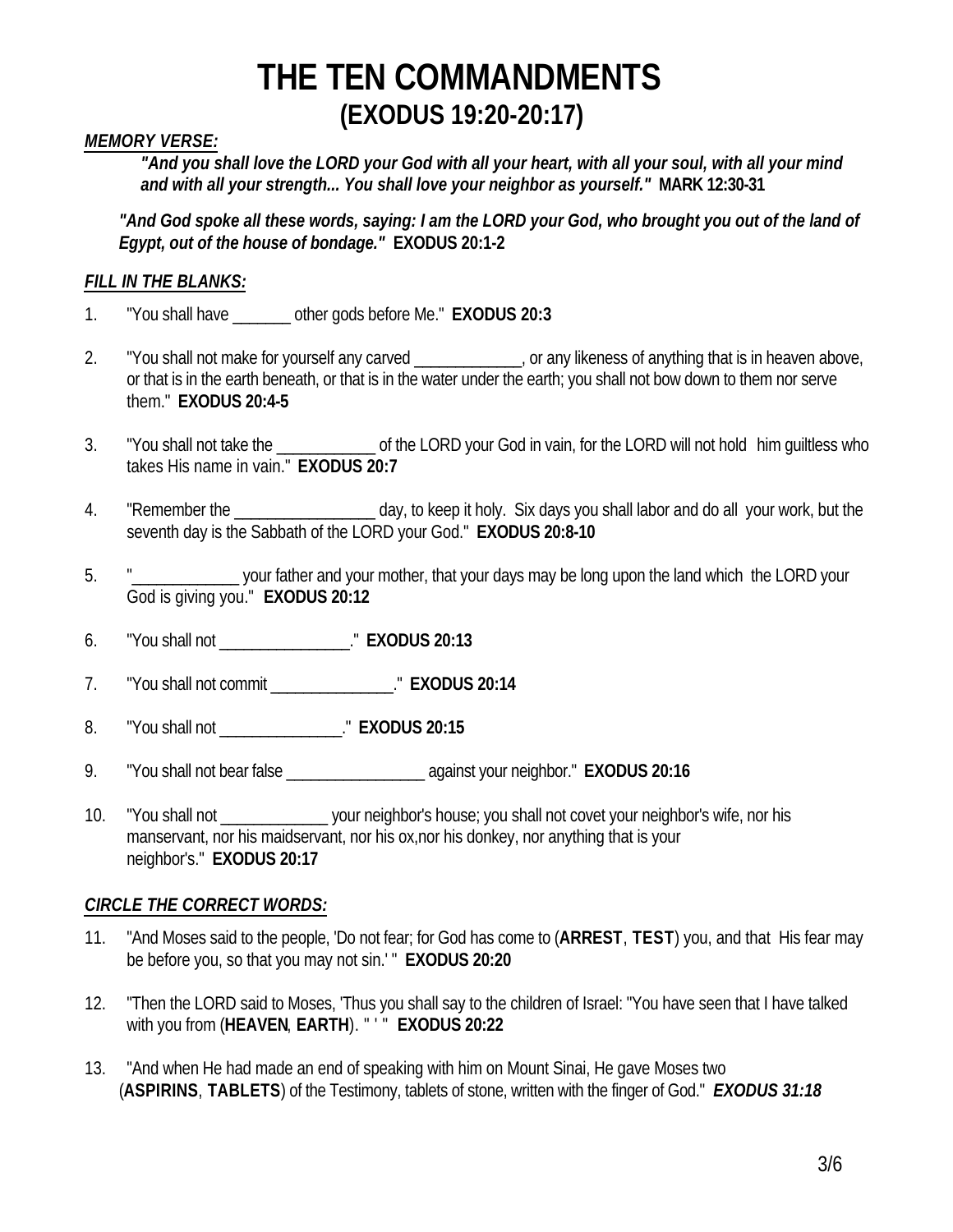

"And he gave unto Moses, when he had made an end of communing with him upon mount Sinai, two tables of testimony, tables of stone, written with the finger of God." **EXODUS 31:18**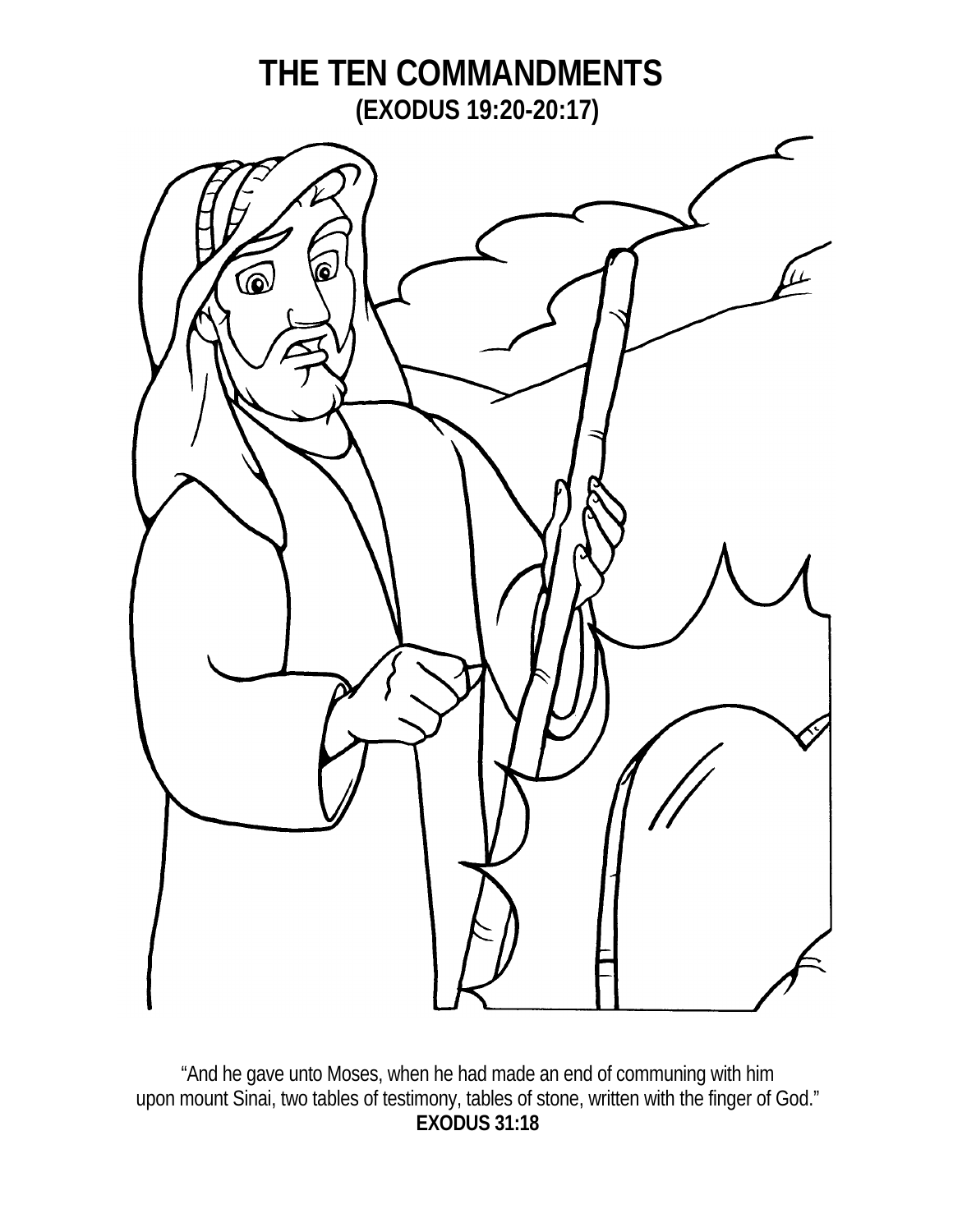### **THE TEN COMMANDMENTS (EXODUS 19:20-20:22)**

| $\rm N$                   | H           | $\bm{\nabla}$             | Q             |                |                 |                |              |               |              |                 |                           | T M G Z E I Q Y L J |                | $\boldsymbol{\mathrm{X}}$ |
|---------------------------|-------------|---------------------------|---------------|----------------|-----------------|----------------|--------------|---------------|--------------|-----------------|---------------------------|---------------------|----------------|---------------------------|
| Ε                         | N           | Β                         | $\rm F$ .     | Y              | G               | $\mathbf{D}$   |              | K F           | $\bigcirc$   |                 | R Y S                     |                     | $\overline{J}$ | $\mathbf P$               |
|                           | G           | Q                         | H             | L              | $\mathbf{F}$    | $\mathbf{E}$   |              | K J T         |              | $\mathbf I$     | $\bigcirc$                | $\mathbf V$         | H              | $\overline{J}$            |
| G                         | Χ           | Y                         | $\mathbf P$   | I.             | $H_{\parallel}$ | T.             |              | R A           | $\mathbf{E}$ | $H_{\parallel}$ | $\mathbf M$               | M                   | T              | H                         |
| H                         | G           | $\boldsymbol{\mathrm{F}}$ | L             | $\mathbf{E}^-$ | S               |                | R U O Y      |               |              | L               | $\bigcirc$                | $\mathcal{A}$       | G              | G                         |
| $\mathbf B$               | R           | $\mathbf{E}$              | J             |                | O A P Q T A     |                |              |               |              | S               | $S_{-}$                   | $\mathbf N$         | $\mathbf N$    | E                         |
| O                         | $\bigcirc$  | L                         | T             |                | V W Z J E N T   |                |              |               |              |                 | $\boldsymbol{\mathrm{E}}$ | $Z_{\mathsf{I}}$    | Ε              | U                         |
| R                         | T           | N                         | B             |                | Q X C           |                |              | B J           |              | R T             | S                         | S                   | R              | W                         |
| S                         | S           | $\mathbf T$               | $\rm N$       |                | E M D           |                |              | N A           | M            | M               | $\Omega$                  | $\mathcal{C}$       | T              | $\mathbf D$               |
| Ζ                         | $\mathbf P$ | $\bm{\nabla}$             | I.            | $Z_{\rm}$      | $\mathbf{D}$    |                | $O$ $G$ $Z$  |               | $\mathbf P$  | $\mathbf{F}$    | L                         | H                   | S              | W                         |
| Κ                         | H           | D                         | N             | I.             | $\mathbf M$     | $\mathcal{C}$  |              | B Z           | $\mathbf{T}$ | $\mathbf{A}$    | U                         | M                   | Ε              | L                         |
| $\mathbf B$               | Z           | $\bigcirc$                | $\mathcal{A}$ | U              | $\mathbf P$     |                | Q R K        |               | Q            | $\mathbf{E}$    |                           | $O$ M               | $\mathcal{A}$  | $\bigcirc$                |
| М                         | $\bigcap$   | IJ                        | N             | T              | $S_{\cdot}$     | $\mathbf{I}^-$ |              | N A           |              | I V S           |                           | S.                  | W              | R                         |
| Z                         |             |                           | M             | $\mathcal{A}$  | $\mathbf{E}$    | $\mathbf{T}$   | $\mathbf{B}$ | $\mathcal{C}$ | D            | $\bigcirc$      | $\mathbf{F}$              | $\bm{\nabla}$       | L              | $\mathbf D$               |
| $\boldsymbol{\mathrm{F}}$ | $\rm {V}$   |                           | A X N         |                |                 |                |              |               |              | SWKTJLV         |                           | $\bigcirc$          | Z              | $\mathbf Y$               |
| <b>COMMANDMENTS</b>       |             |                           |               |                |                 |                | <b>MIND</b>  |               |              | <b>SOUL</b>     |                           |                     |                |                           |

**GOD MOSES STRENGTH HEART MOUNT SINAI TEN LORD NEIGHBOR YOURSELF LOVE**

**WRITE DOWN THE LETTERS IN THE BOXES AS YOU COME TO THEM ON THE LINES BELOW**

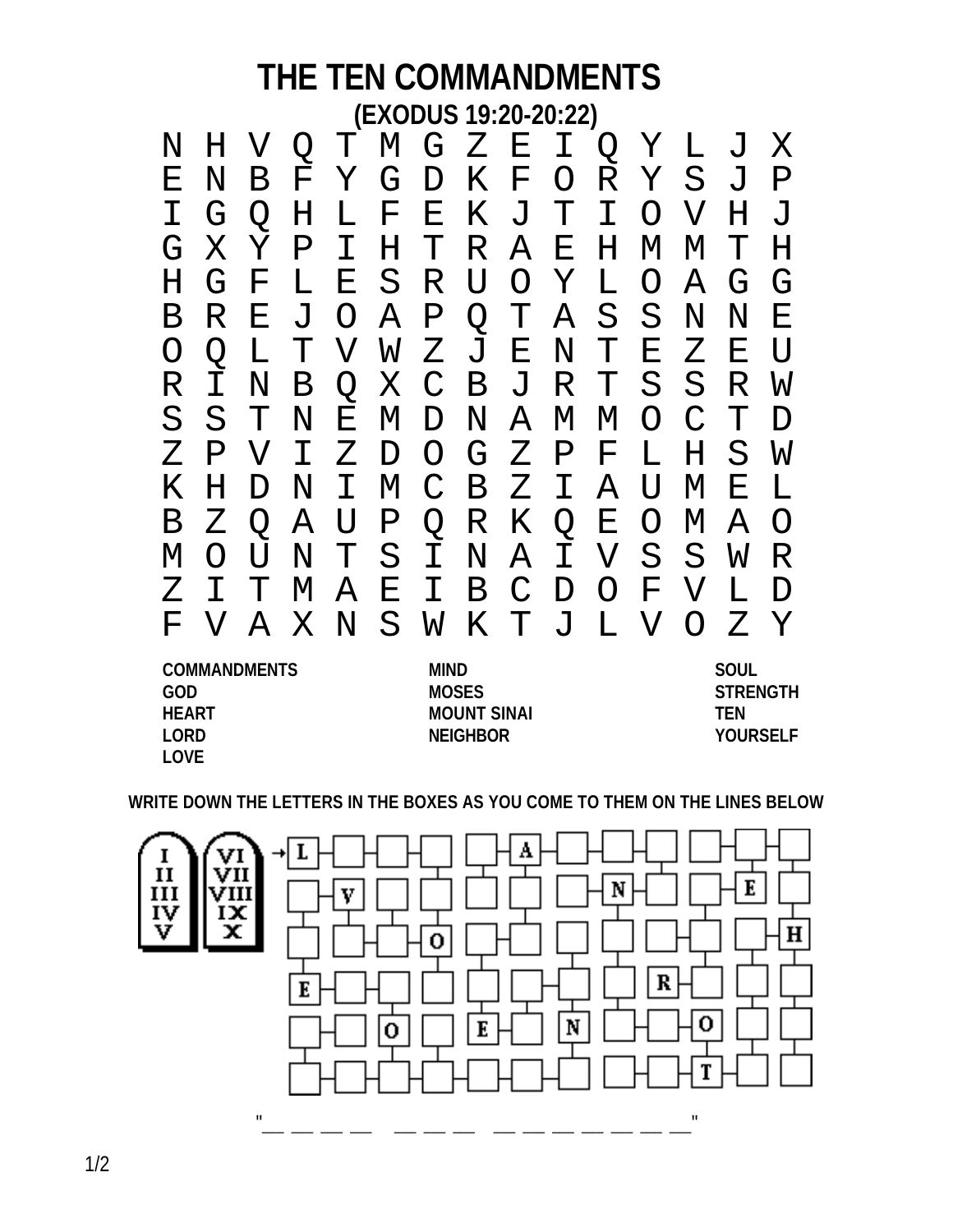## **THE TEN COMMANDMENTS (EXODUS 19:20-20:22)**

| D                   |                | Ρ             | G             | Χ | Q  | M  | Β             | D           | N U     |               | Ζ  | $\mathbf V$ | F             | G             | Χ | т                | Κ  | F                | L             |
|---------------------|----------------|---------------|---------------|---|----|----|---------------|-------------|---------|---------------|----|-------------|---------------|---------------|---|------------------|----|------------------|---------------|
| V                   | $\overline{J}$ | C             | Q             | Е | Q  | I. | Ζ             | F           | S       | Ρ             | I. | N           | Β             | Ρ             | Ρ | $\left( \right)$ | Ρ  | $\left( \right)$ | Ρ             |
| А                   | F              | P             | C             | Κ | Η  | O  | F             | Α           | Η       | W             | I. | Ρ           | L             | C             | R | J                | R  | L                | Κ             |
| I                   | Ρ              | O             | F             | Υ | F  | Χ  | W             | В           | U       | S             | D  | Υ           | Α             | V             | Ε | D                | Ζ  | Κ                | R             |
| Ζ                   | Κ              | Χ             | C             | Β | O  | Κ  | Η             | Т           | G       | N             | Е  | R           | Т             | S             | М | L                | S  | I                | Е             |
| Ρ                   | Α              | V             | J             | Ζ | I. | Е  | М             | Т           | S       | $\mathcal{C}$ | М  | S           | Е             | U             | Η | O                | т  | Q                | N             |
| М                   | R              | L             | Κ             | U | S  | Υ  | Υ             | Ε           | Υ       | $\circ$       | Ζ  | G           | O             | I.            | Υ | V                | V  | S                | Α             |
| Ε                   | Κ              | I             | Т             | F | Η  | Т  | L             | Ν           | U       | Ρ             | Ρ  | Ν           | Ζ             | М             | Υ | Ε                | G  | S                | I             |
| O                   | H.             | J             | R             | J | Η  | Т  | N             | Ν           | J       | R             | Ζ  | M           | I             | Ν             | D | N                | W  | $\left( \right)$ | Ρ             |
| G                   | I              | $\mathcal{C}$ | Α             | U | Q  | Ε  | т             | Е           | N       | F             | V  | W           | $\mathcal{C}$ | Ρ             | Ε | Q                | D  | Ε                | Q             |
| Ε                   | Т              | J             | Ε             | L | U  | S  | N             | R           | М       | М             | U  | Υ           | L             | I             | М | L                | Κ  | Ζ                | F             |
| Χ                   | J              | Η             | Η             | Κ | I. | Ζ  | D             | М           | D       | D             | D  | Ζ           | G             | N             | В | Ρ                | Α  | Ρ                | R             |
| F                   | H.             | L             | V             | N | F  | Q  | L             | Ε           | Υ       | Е             | N  | Η           | W             | S             | Ρ | V                | G  | Е                | $\mathcal{C}$ |
| J                   | Β              | Q             | Α             | Β | U  | V  | $\mathcal{C}$ | U           | I.      | Т             | Β  | Α           | $\mathsf C$   | $\mathcal{C}$ | R | G                | S  | U                | G             |
| М                   | C              | T.            | O             | D | М  | L  | V             | W           | O       | O             | W  | U           | М             | N             | Υ | Υ                | Α  | V                | O             |
| D                   | G              | Η             | Β             | C | N  | S  | O             | G           | R       | S             | Е  | G           | Α             | М             | R | Q                | U  | F                | W             |
| Ε                   | O              | Υ             | Υ             | Ζ | V  | F  | L             | Ε           | S       | R             | U  | O           | Υ             | $\mathbf P$   | O | D                | L  | T.               | J             |
| Η                   | H              | G             | D             | R | S  | R  | S             | F           | Β       | L             | Е  | F           | Ζ             | $\mathcal{C}$ | Ε | C                | S  | U                | V             |
| Ε                   | G              | $\left($      | G             | D | L  | S  | Κ             | Ζ           | L       | М             | Β  | Υ           | S             | М             | М | Ω                | Υ  | Н                | H             |
| I.                  | Q              | F             | $\mathcal{C}$ | Υ | Β  | B  | L             | A           | $\circ$ | Е             | D  | I           | D             | $\mathcal{C}$ | V | O                | X. | I                | Υ             |
| <b>COMMANDMENTS</b> |                |               |               |   |    |    |               | <b>MIND</b> |         |               |    |             |               |               |   | <b>SOUL</b>      |    |                  |               |

**GOD MOSES STRENGTH HEART MOUNT SINAI TEN LORD NEIGHBOR YOURSELF LOVE**

**WRITE DOWN THE LETTERS IN THE BOXES AS YOU COME TO THEM ON THE LINES BELOW**